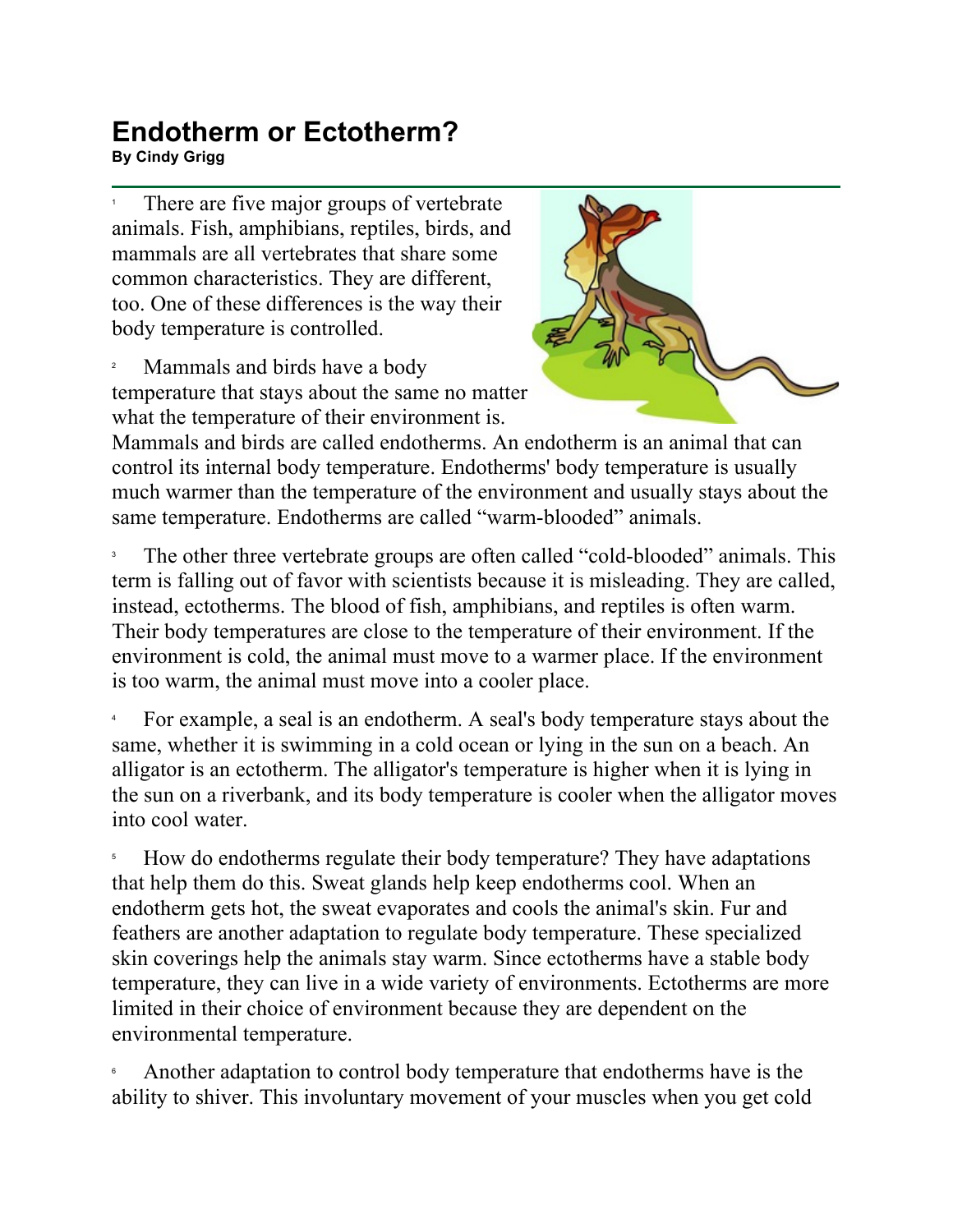burns calories. Heat is released. Shivering helps keep your body warm. This is an example of a metabolic way that endotherms can regulate their body temperature. However, this ability comes at a cost. Since energy must be used to maintain the animal's body temperature, more energy is required for the animal to live.

7 In contrast, ectotherms rely on behavior to regulate their body temperature. They must move their bodies into the shade or sun to cool down or warm up. This requires less energy than constant metabolic regulation. This is why many reptiles and other ectotherms can eat one large meal and not eat again for some time.

Copyright © 2009 edHelper